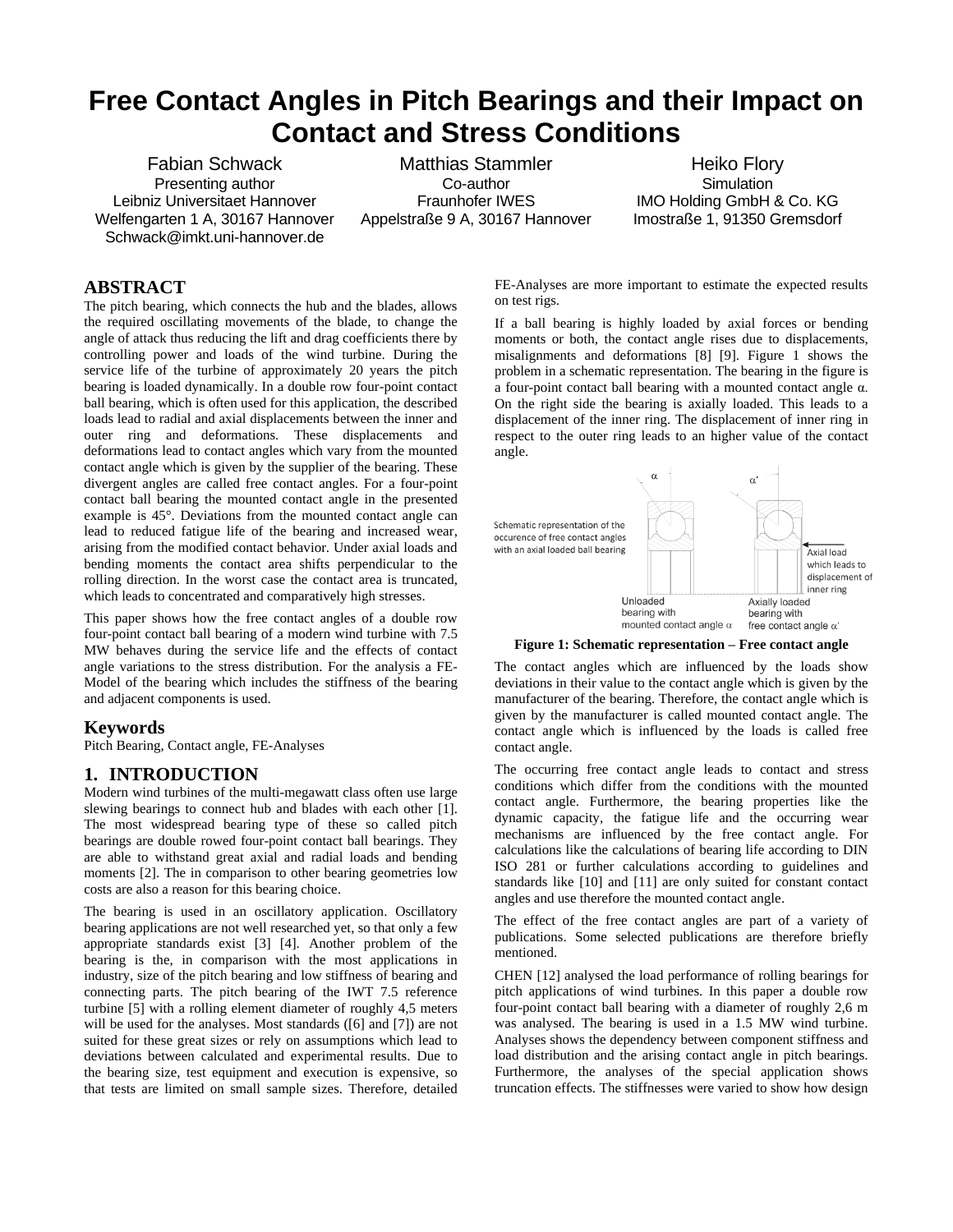improvements influence the contact and stress conditions of the pitch bearing.

ZUPAN [13] also analysed large slewing bearings. The focus on this paper was the investigation of a procedure to calculate the free contact angle. The stiffness of the structure was also considered. A further focus of the analyses was the initial play of the bearing. The result of these analyses shows that an initial play of the bearing which is reduced to zero will lead to an equal mounted and free contact angle.

Also different approaches for the FE-Analyses are available in current publications.

DAIDIE [14] determines the free contact angle with a FE-Model. The stiffness in this approach was considered by nonlinear traction springs.

KANIA [15] also presents a FE-Model. In this approach the whole bearing geometry was considered. The model includes nonlinear elastic material properties.

LACROIX [16] presents a model for four-point contact ball bearings with deformable rings. In this paper several methods are proposed which account for the flexibility of the ring in quasistatic numerical models. Furthermore, the bearing and the housing were determined in a semianalytical approach and a FE-model.

OLAVE [17] developed a procedure to determine the load distribution of a four-point contact ball bearing for the structural stiffness. The approach is non linear and needs iterative loops to obtain satisfactory results. OLAVE also build a FE-model to correlate the results of the presented approach.

POTOCNIK [18] analysed the influence from occurring free contact angle and deformations of the bearing ring on the fatigue life of the bearing. With deformations of the ring the fatigue life decreases.

The load distribution in four point contact-ball bearings was analysed in the work of AMASORRAIN [19] . Furthermore, AGUIRREBEITA [20] and POTOCNIK [21] analysed the static load-carrying capacity for the design of a four-point contact ball bearing.

This paper is focused of the analyses of pitch bearing with an outer diameter of 4.69 m which could be used in a 7.5 MW wind turbine. For the analyses the load data were simulated. The contact and stress conditions were analysed with a FE-model, which is not focus of this paper. However, the model will be briefly presented. To consider the stiffnesses of the connection parts, hub and blades, these parts were designed in detail. The results show the free contact angles and their influence on contact and stress conditions for different operating conditions of the turbine.

#### **2. BEARING GEOMETRY AND LOADS**

To analyse the occurring free contact angles in a pitch bearing under realistic conditions with a FE-Model, several input data are needed. In detail these are the connection parts, hub and blade, and their stiffnesses and the loads. For this reason the paper uses the data of the reference wind turbine IWT 7.5 MW [5]. The blade geometry is given in the specification of the turbine. With this geometry data the needed stiffnesses of the blades, depending from the load case, are calculated. Furthermore, the hub was designed by the Fraunhofer IWES in close cooperation with the industry.

The bearing geometry is given in Table 1. More information can be found in [3].

**Table 1.** Bearing geometry [3]

| Parameter               | <b>Size</b>  |  |
|-------------------------|--------------|--|
| Pitch diameter          | 4690 mm      |  |
| <b>Ball diameter</b>    | 80 mm        |  |
| Contact angle           | $45^{\circ}$ |  |
| Number of balls per row | 156          |  |
| Number of rows          | 2            |  |

To receive the stiffnesses of the adjustment structures, in this case blade and hub, realistic CAD-Models were constructed, see Figure 2.



**Figure 2: CAD-Model of the hub**

The loads need to be separated into normal operating loads and extreme loads. This separation agrees with guidelines and standards [10] [11] which manage the certification of wind turbines. In the following chapters the calculation of the loads are described in detail.

Figure 3 shows a wind turbine under load. The loads are applied in hub-fixed coordinate system according to GL [10]. This means, that the operating direction of the moments and forces are independent from the pitch position of the blades. The used coordinate system is visualised in Figure 4.



**Figure 3: Wind turbine under load**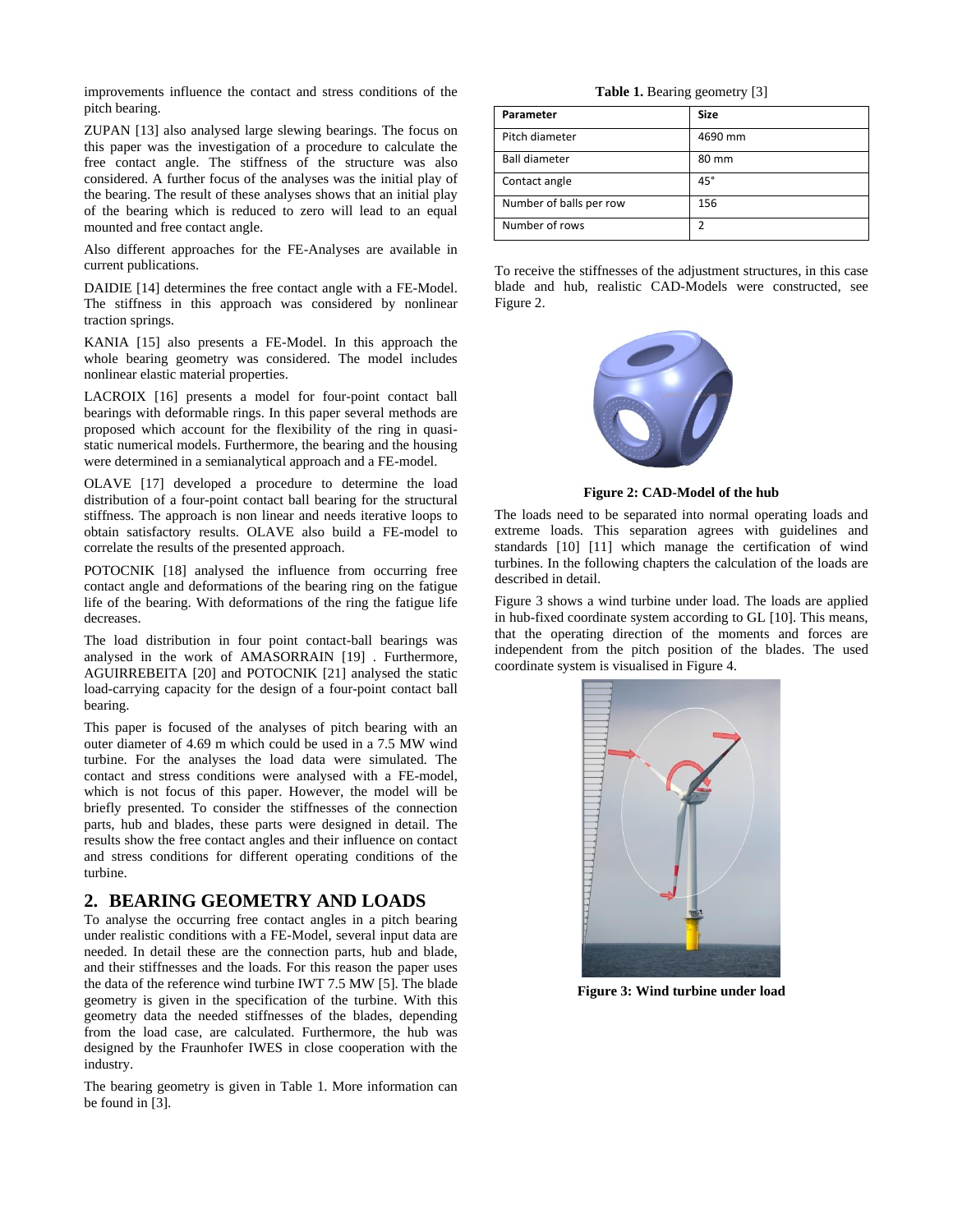

**Figure 4: Used fixed-hub coordinate system [10]**

#### **2.1 Operating conditions**

During normal operation the turbine is connected with the electrical network and converts energy from the wind. The loads where calculated for a turbine life of 20 years and take into account the different wind speeds during this time.

In the foreground of the analyses of free contact angles are the operating conditions while the pitch of the turbine is active. The turbine uses an individual pitch controller which specification can be found in [22] and [23]. Furthermore, the activity of the controller is depicted in [3].

Load conditions are derived with respect to the pitch movements. While the classical analysis of pitch movement is done by LRD (Load Revolution Distributions), a range pair counting is more apt for IPC applications, as amplitude of oscillating movements need to be evaluated. Range pair counting is preferred in comparison to rainflow counting, as every turn in the movement is important for lubricant film conditions [2].

The loads during normal operation can be found in Table 2. This table shows the amplitude range, the number of cycles, the operating time, the mean amplitude, frequency and the equivalent load according to [4]. Every amplitude range will be analysed with the FE-Model to show the free contact angle. The amplitude range portioned in 0,5° degree steps to save computing time while the analyses.

**Table 2.** Operating conditions [3]

| i.             | Amplitude<br>range<br>[°] | No. of<br>cycles | Oper-<br>ation<br>time<br>[%] | Mean<br>Amplitude<br>[deg] | Mean<br>Frequency<br>[Hz] | Equivalent<br>load<br>[KN] |
|----------------|---------------------------|------------------|-------------------------------|----------------------------|---------------------------|----------------------------|
| $\mathbf{1}$   | $0,05 -$<br>0,55          | 2,27E+07         | 14,88                         | 0,22                       | 0,67                      | 9153,89                    |
| $\overline{2}$ | $0,55 -$<br>1,05          | 4,28E+06         | 4,59                          | 0,75                       | 0,41                      | 8148,75                    |
| $\overline{3}$ | $1,05 -$<br>1,55          | 2,53E+06         | 3,75                          | 1,30                       | 0,30                      | 7287,11                    |
| $\overline{4}$ | $1,55 -$<br>2,05          | 2,89E+06         | 5,18                          | 1,80                       | 0,24                      | 7066,84                    |
| 5              | $2,05 -$<br>2,55          | 3,40E+06         | 7,51                          | 2,30                       | 0,20                      | 6902,72                    |
| 6              | $2,55 -$<br>3,05          | 3,86E+06         | 8,96                          | 2,80                       | 0,19                      | 6776,68                    |
| $\overline{7}$ | $3,05 -$<br>3,55          | 4,18E+06         | 10,04                         | 3,30                       | 0,18                      | 6802,57                    |
| 8              | $3,55 -$<br>4,05          | 4,43E+06         | 10,89                         | 3,80                       | 0,18                      | 6699,16                    |
| 9              | $4,05 -$<br>4,55          | 4,52E+06         | 11,39                         | 4,30                       | 0,17                      | 6579,67                    |
| 10             | $4,55 -$<br>5,05          | 3,87E+06         | 9,98                          | 4,79                       | 0,17                      | 6413,73                    |
| 11             | $5,05 - 90$               | 4,80E+06         | 12,82                         | 5,92                       | 0,16                      | 6380,32                    |

# **2.2 Extreme and special load conditions**

The turbine encounters normal operating conditions most of the time. Anyhow, in turbine applications also extreme and special conditions need to be considered. In the given paper it is required that these conditions are also analysed. Table 3 gives an overview of the analysed load cases. The table shows the analysed data set in matrix form. It was analysed at which design load case (DLC) the maximum of one of the moments Mx, My, Mz or one of the forces Fx, Fy, Fz, occurs. The maximum values are marked with a grey background.

**Table 3.** Used special and extreme conditions

|                  | prc | Mx<br>[kNm] | My<br>[kNm] | Mz<br>[kNm] | Fx [kN] | Fy [kN] | Fz [kN] |
|------------------|-----|-------------|-------------|-------------|---------|---------|---------|
| Mx,max<br>[kNm]  | 6.1 | 35,5        | $-5,1$      | $-0,1$      | $-0,1$  | $-1,0$  | $-0,5$  |
| My, max<br>[kNm] | 1.3 | $-1,6$      | 45,6        | 0,2         | 1,0     | 0,3     | 1,0     |
| Mz,max<br>[kNm]  | 5.1 | $-6,4$      | 1,9         | 2,0         | 0,1     | 0,3     | 0,2     |
| Fx, max<br>[kN]  | 1.3 | $-1,6$      | 45,6        | 0,2         | 1,0     | 0,3     | 1,0     |
| Fy,max<br>[kN]   | 6.1 | $-28,1$     | $-3,5$      | 0,4         | 0,0     | 1,0     | 0,3     |
| Fz,max<br>[kN]   | 2.3 | 1,4         | $-5,1$      | $-0,1$      | $-0,0$  | 0,0     | 2,0     |

For a better understanding of the DLC's a brief overview of DLC 1.3, 2.3, 5.1 and 6.1 is given in Table 4.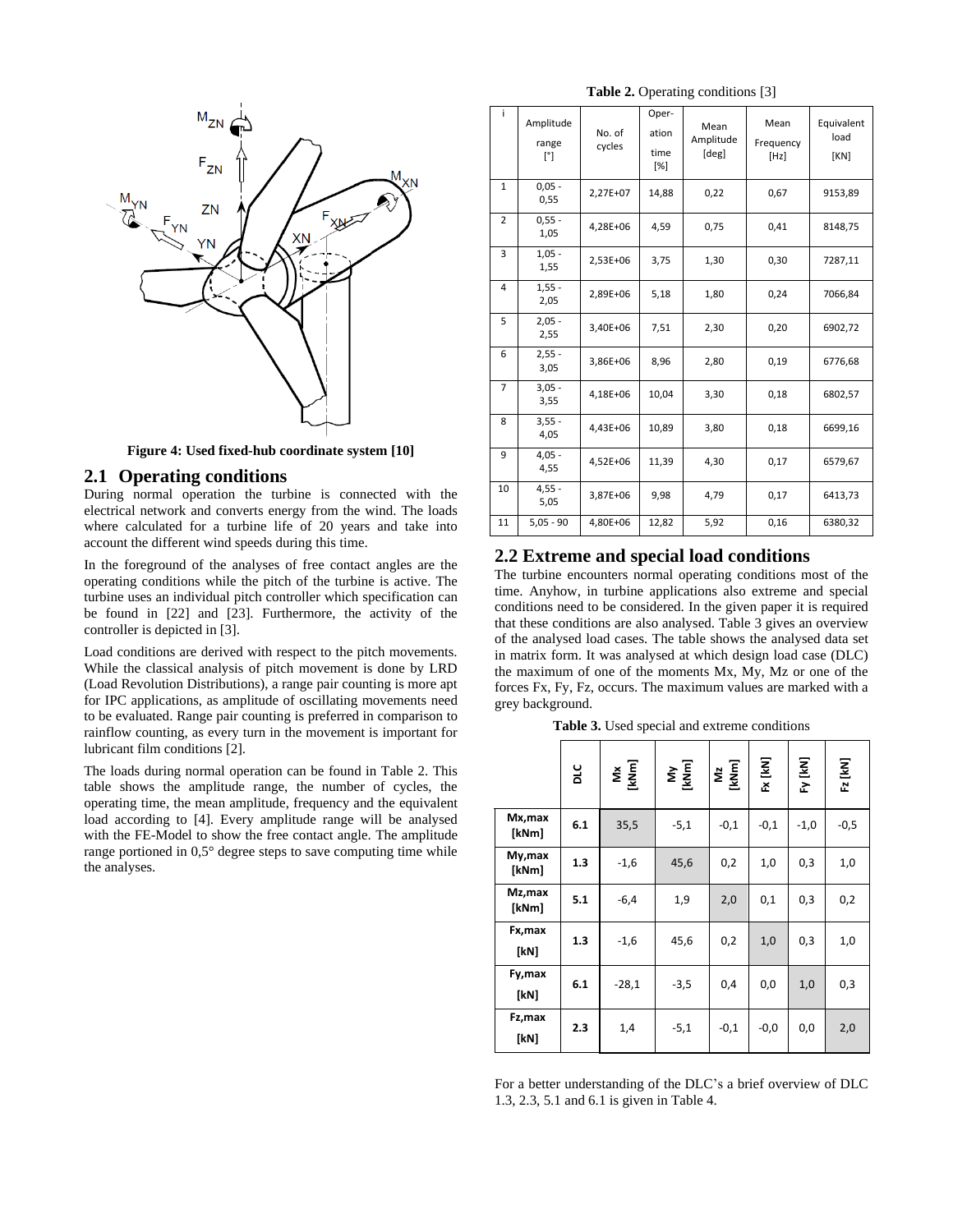Table 4. Overview DLC according to GL [10]

| <b>DLC</b> | <b>Conditions</b>                                                                                                                                                                                                                                                                                                      |
|------------|------------------------------------------------------------------------------------------------------------------------------------------------------------------------------------------------------------------------------------------------------------------------------------------------------------------------|
| 1.3        | During DLC 1.3 the turbine is in production. The rotor blades<br>are in an inclined position to the wind. For a three bladed<br>turbine the inclined position is 30° to the wind. This position<br>leads to high edgewise bending moments. This DLC is a special<br>event in production which happened not very often. |
| 2.3        | DLC 2.3 assumes an error during production. Therefore, the<br>blades are pitched indiscriminately or the pitch can not act to<br>regulate the load. In this case, the pitch standstill, so that the<br>rpm is very high and the flapwise bending moment arise.                                                         |
| 5.1        | The turbine was brought to a halt by the emergency shutdown.                                                                                                                                                                                                                                                           |
| 6.1        | In DLC 6.1 the turbine stands still while the wind blew with 50<br>m/s. DLC 6.1 is a load case which depicts extreme conditions.                                                                                                                                                                                       |

# **3. FE-MODEL**

The respective FE model includes the blade bearing, the hub and one simplified blade root. The parts are connected by bolted joints which are modelled as well. A detailed evaluation of the rolling element loads and contact angles under special load cases necessitates an accurate consideration of the raceway kinematics in the model. Hence, the rolling elements are not simplified at all and consist of hexahedral, deformable elements. These show a surface-to-surface contact to the raceways and show all necessary degrees of freedom to represent the behavior of the real slewing ring. The contact angles and rolling element loads are adjusted, until equilibrium of the system is reached. Even the truncation of the pressure ellipse can be calculated by the simulation due to this detailed modeling strategy. A submodel of the global system is used to evaluate the Hertzian pressure, the sub-surface stress and the deformation of the rolling element contacts. This model is based on a plastic material behavior and contains different material definitions for the hardened layer and the core material.



**Figure 5: Adjacent Structure in FE-Model**

# **4. ANALYSES RESULTS**

In the following sections the results of the analyses will be presented. As mentioned before, the results are presented for the different load conditions. Furthermore, the four raceways of the outer ring are analysed. The labelling of raceways can be seen Figure 6. RW0 and RW1 are the rows of the bearing. AUBottom, AUTop, IRBottom and IRBottom are the four carrying points of the bearing. Due to the equilibrium of forces AUTop and IRBottom are equal. Same applies for AUBottom and IRTop.



**Figure 6: Overview of analysed points**

# **4.1 Results - Operating conditions**

The analyses of the normal operating conditions were done according to the 11 operating conditions of Table 2. In the following these operating conditions will be designated OP and listed by their number which can be found in Table 2. Figure 7 shows the individual loads for each of the 156 rollers per row during OP 1. As mentioned before, the analyses were done for the four raceways.

The loads are plotted on their angular position on the raceway. The highest roller loads are roughly 70 kN and can be found at AUBottom RW0, close to the 0° position.

For OP 11 the highest loads can be found near the 350° position. The highest roller loads for this OP are roughly 40 kN, see Figure 8.

The distribution of the rolling element loads depend on the forces and moments which are acting on the bearing. The radial loads of the bearing are in comparison to the axial loads small. Both distributions are not symmetric to 180°. This distribution is mostly influenced by the relationship of the bending moments My and Mx, see Figure 4. For OP 1 My/Mx is roughly 6, so that the My bending moments are dominating. Therefore, the highest rolling element load is close to the 180° position. Higher Mx bending moments would lead to a shifting of the distribution away from the 180° position. This behavior can be seen in Figure 8. For OP 11, My/Mx is roughly 2. Therefore the highest rolling element loads occur close to the 150° position.



**Figure 7 Rolling element loads during OP 1**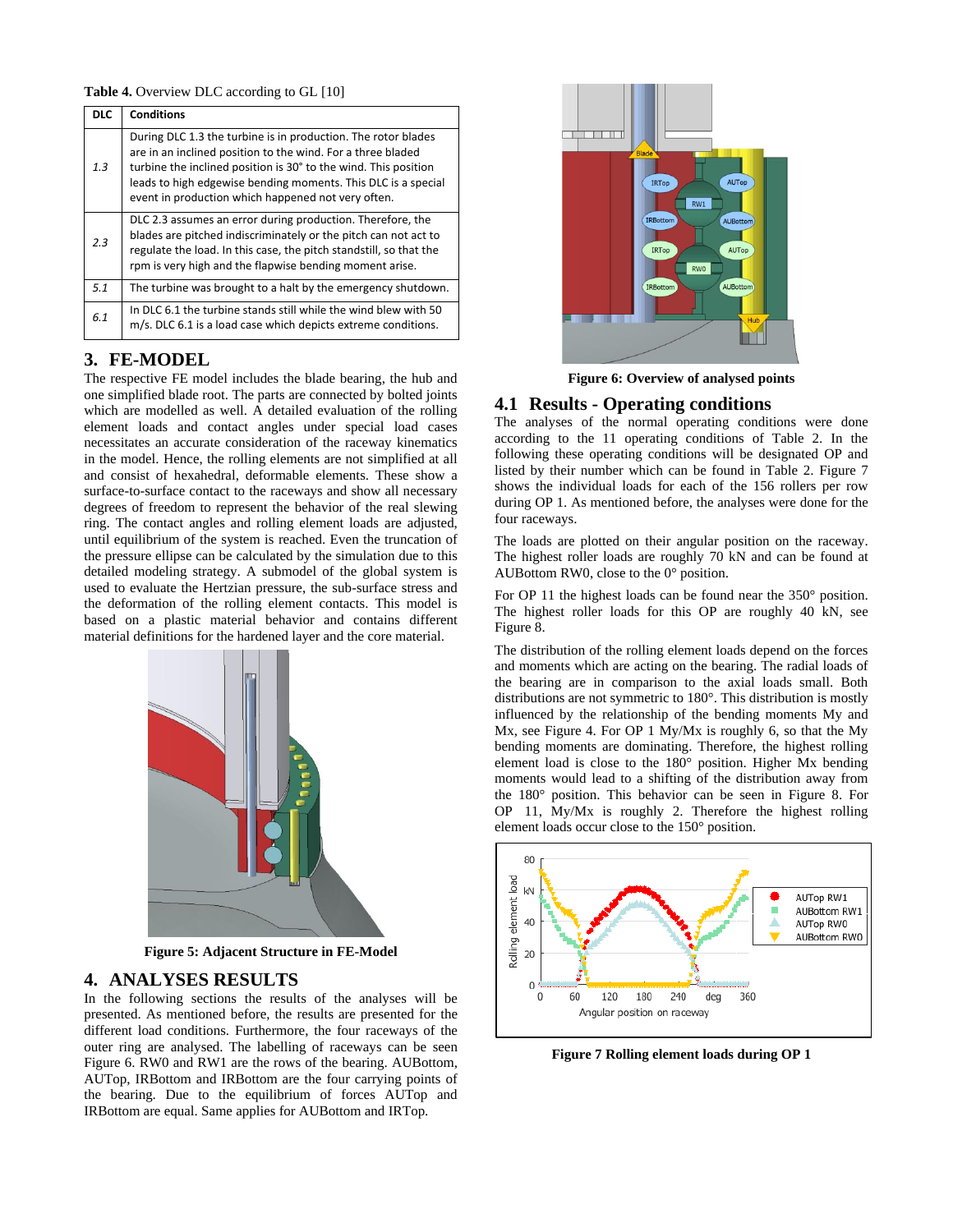

**Figure 8 Rolling element loads during OP 11**

The contact angles for both OP's are plotted in Figure 9 and 10. For OP 1 the highest contact angle is roughly 65° and for OP 11 roughly 63°, see Figure 9 and 10. The contact angle variation is, as mentioned in the introduction, affected by the elastic deformations of the ring. Therefore, the distributions of the contact angle on the angular position looks similar to the distribution of the rolling element loads. It can be seen, that at roller loads of roughly 30 kN deviations between the free and the mounted contact angle occur.



**Figure 9 Contact angles during OP 1**



**Figure 10 Contact angles during OP 11**

Table 5 shows the highest loads which occur for the different OP. Furthermore, the highest free contact angles are given in this table.

**Table 5: Analyse results during operating conditions**

| i              | Maximum<br>roller load<br>in N | Maximmum<br>contact<br>angle in deg |
|----------------|--------------------------------|-------------------------------------|
| $\mathbf{1}$   | 72168,77                       | 65,67                               |
| $\overline{2}$ | 61804,63                       | 64,79                               |
| 3              | 53164,60                       | 63,96                               |
| 4              | 50608,43                       | 63,71                               |
| 5              | 49210.89                       | 63.54                               |
| 6              | 48688,93                       | 63,49                               |
| $\overline{7}$ | 48313,69                       | 63,42                               |
| 8              | 47433.97                       | 63,32                               |
| 9              | 46431.99                       | 63.21                               |
| 10             | 44732,72                       | 62,98                               |
| 11             | 44157,40                       | 62,81                               |

#### **4.2 Results - Extreme and special conditions**

The analysis for the extreme and special conditions was done for two special cases. Both cases occur during the simulation of DLC 1.3. It should be mentioned that more than one simulation of this load case was done with different parameter sets. The conditions of these DLC can be found in Table 4. In the first case the resulting bending moment reaches the highest value. In the second case the highest resulting forces occur.

#### *4.2.1 Maximal bending moments*

Figure 11 shows the rolling element load and the contact angle in operation of AUTop at RW0 at different peripheral angles on the raceway. As seen before, the forces, and therefore contact angles, are higher for RW1 than for RW0, see Figure 12. Furthermore, the permissible contact angle is given in the figure. The permissible contact angle was calculated using the bearing geometry and the elastic deformation of the bearing during the given load condition. The in comparison high value of My/Mx lead to an distribution which is again nearly symmetric to the 180° position. The highest rolling element load at AUTop RW0 is roughly 110 kN and for RW1 135 kN. For the other points, the rolling element load arises to roughly 170 kN. These high loads leads to free contact angles of roughly 70°. Furthermore, it can be seen, that rolling element loads of roughly 60 kN lead to contact angles which are in value greater than the permissible contact angle.

Same can bee seen in the plot of AUBottom at RW0, see Figure 13. Here the highest rolling element loads of roughly 150 kN occur at the 0° position. This loads lead also to higher contact angles than the calculated permissible contact angle. Same account for the values of RW1 which are plotted in Figure 14.

The contact angle arise to roughly 70°. The highest contact angles lead to truncation. To visualise the effect of truncation, the surface pressure is shown in Figure 15 and 16 in detail. In this figures it can be seen, that the highest surface stresses occur in the truncated area. The pressure, which normally is distributed over the whole elliptical form is now concentrated in a smaller form which is truncated. Figure 17 and 18 shows the effect on the von Misses stresses. The von Misses stresses are also concentrated due to the truncation effect. The detailed view in Figure 18 shows von Mises stresses of 2205 MPa, which is very high compared to the stresses in normal operating conditions.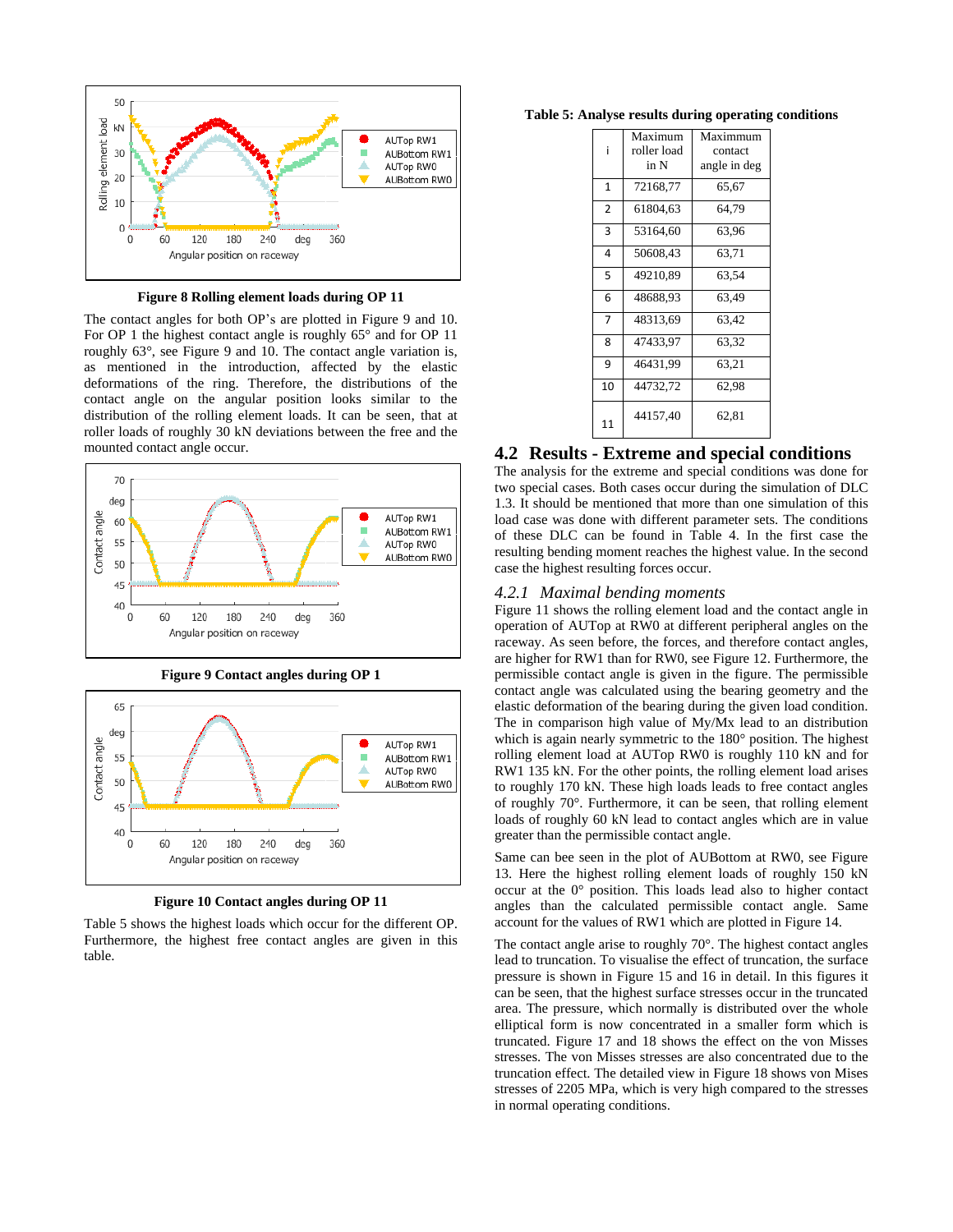

**Figure 11 Rolling element load and contact angle of AUTop RW0 during maximal bending moments**



**Figure 12 Rolling element load and contact angle of ARTop RW1 during maximal bending moments**



**Figure 13 Rolling element load and contact angle of AUBottom RW0 during maximal bending moments**



**Figure 14 Rolling element load and contact angle of AUBottom RW1 during maximal bending moments**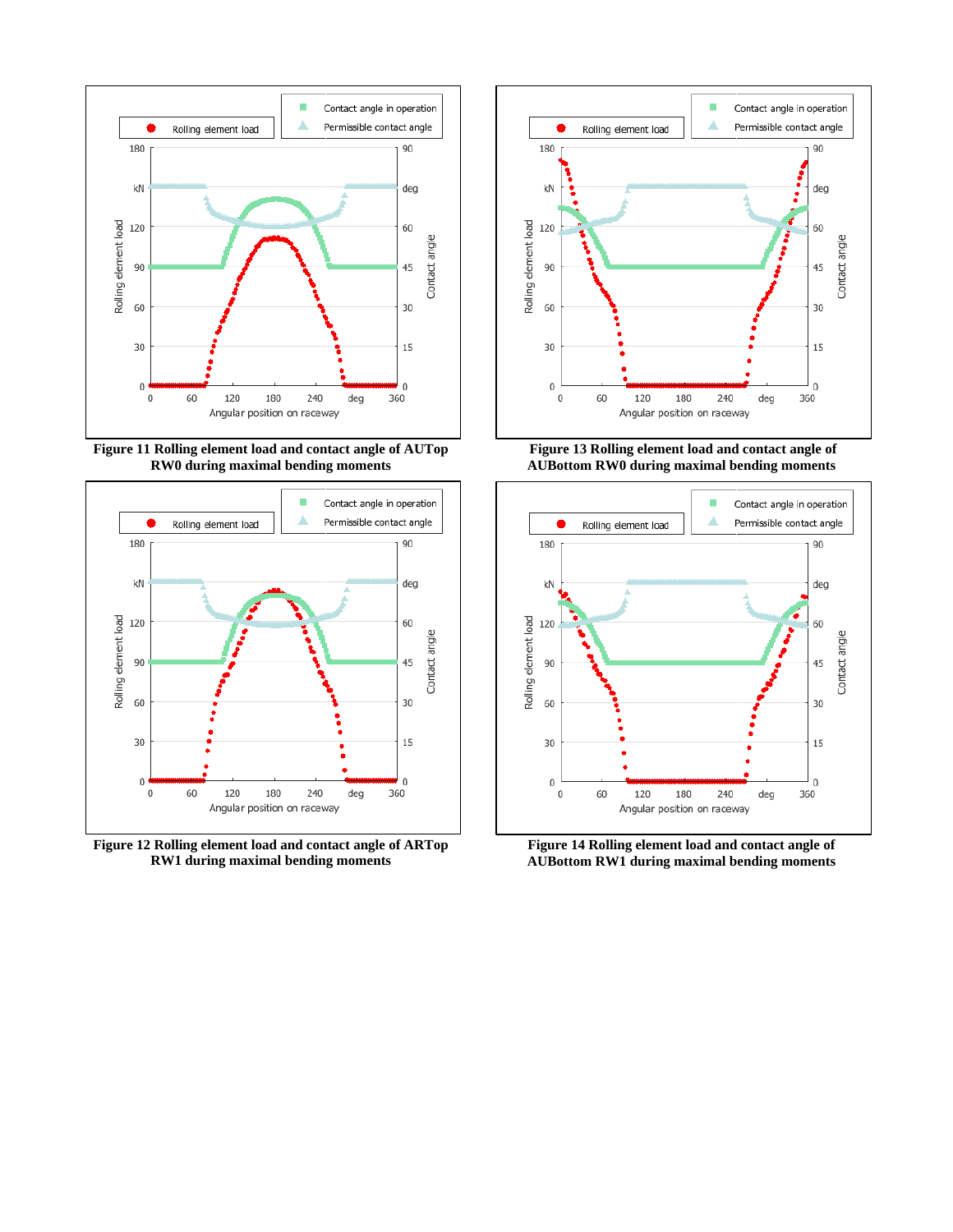

**Figure 15: Surface pressure in MPa during maximal bending moments**



**Figure 16: Detailed von Mises stress in MPa during maximal bending moments**



**Figure 17: Detailed surface pressure in MPa during maximal bending moments**



**Figure 18: Detailed von Mises stresses in MPa during maximal bending moments**

## *4.2.2 Maximal forces*

Due to the occurring maximal bending moment the occurring maximal force were also analysed. The roller loads reach more than 80 kN. In Figure 19 and 20 it can be seen, that the distribution is symmetrical to 270° for AUTop. This can be explained by the load conditions. The Mx bending moments are in comparison very high. Identically to the maximal bending moments the occurring free contact angles, rolling element load and the permissible contact angles are plotted in Figure 21 and 22 for RW0 and RW1 for AUBottom.

Truncation effect can be seen for AUBottom on both raceways. The maximal contact angle is roughly 70°. The truncated contact zone is visualized in Figure 23. The contact pressure is 3937 MPa for this case. Furthermore, the van Mises stresses are shown in Figure 24. The maximum is 1930 MPa.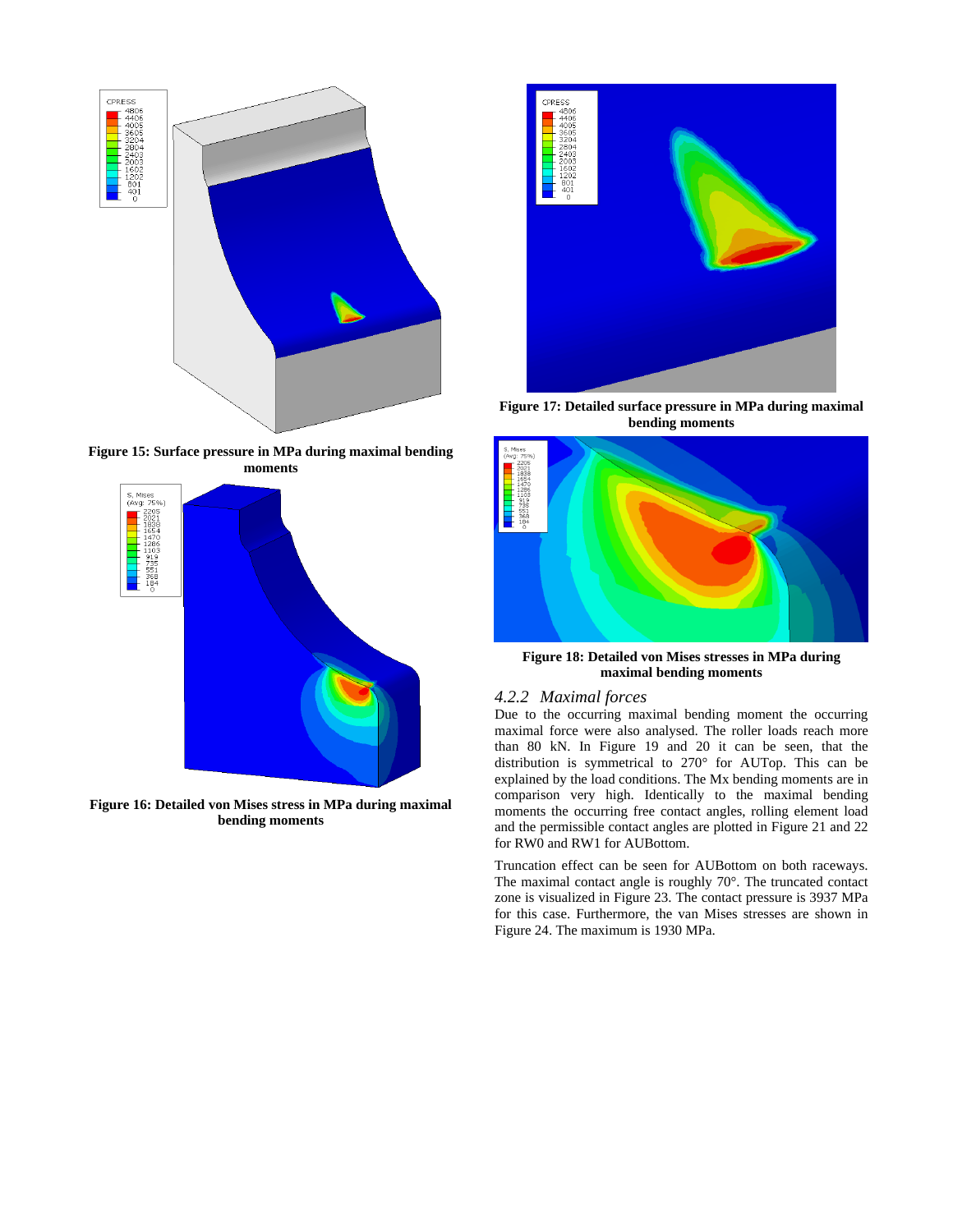

**Figure 19 Rolling element load and contact angle of AUTop RW0 during maximal forces**



**Figure 20 Rolling element load and contact angle of AUTop RW1 during maximal forces**



**Figure 21 Rolling element load and contact angle of AUBottom RW0 during maximal forces**



**Figure 22 Rolling element load and contact angle of AUBottom RW1 during maximal forces**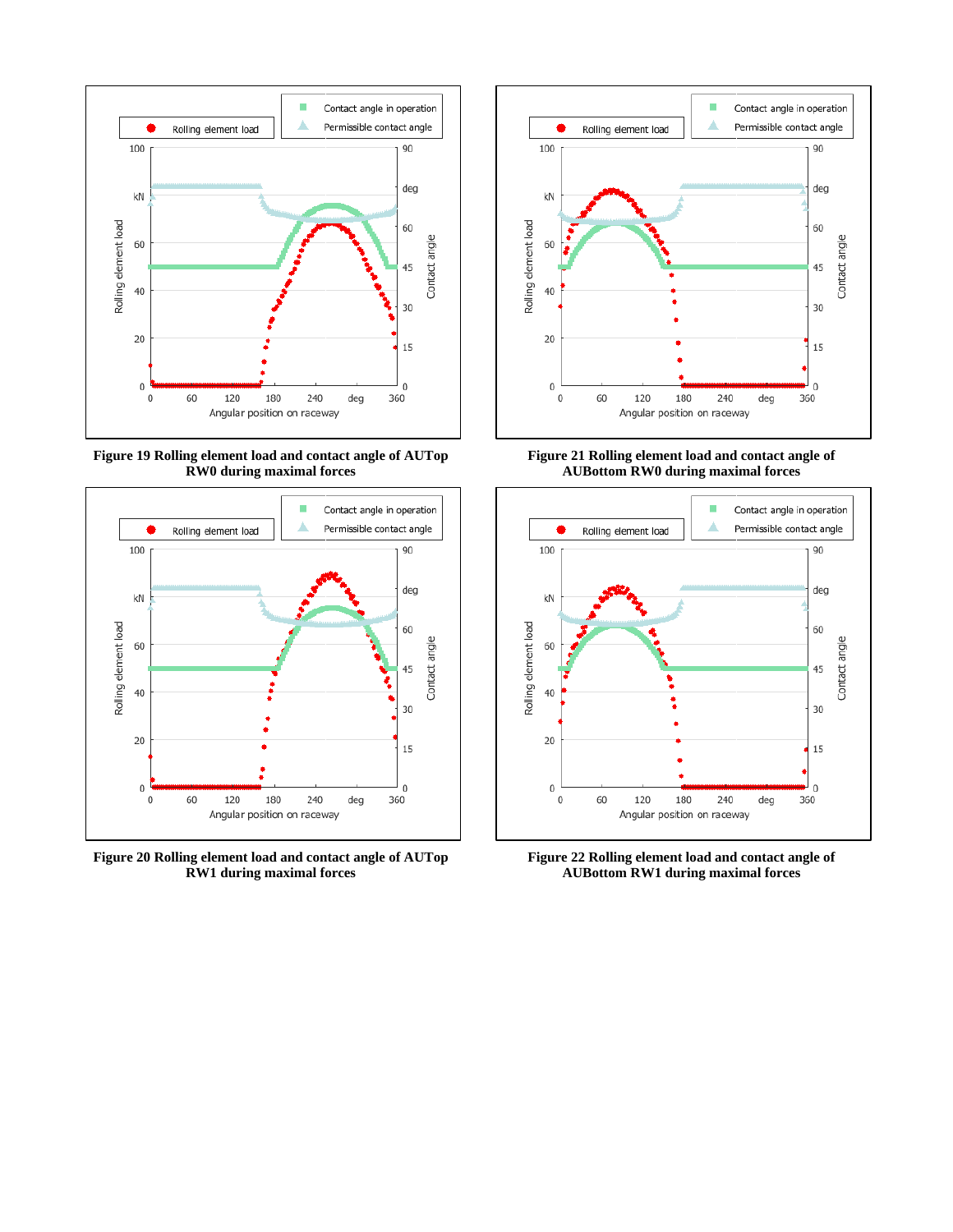

**Figure 23: Surface pressure in MPa during maximal Fres**



**Figure 24: Detailed von Mises stresses in MPa during maximal Fres**

# **5. CONCLUSION**

The given paper shows the free contact angles of a pitch bearing of a modern wind turbine with 7.5 MW and the impact of these contact angles on the contact and stress conditions. For the analyses a bearing and connecting parts were designed in detail to consider the stiffnesses. Furthermore, a FE-model were used for the analyses. The loads on the pitch bearing was simulated with HAWC2 and the blades of the reference turbine IWT 7.5. The contact angle was investigated during operating conditions and extreme and special conditions.

#### Operating conditions

During operating conditions the contact angle rise in average up to roughly 50°. The analyses were done for the four raceways of the outer ring. For OP 1, the OP with the highest equivalent load, the contact angle rises to 65°. During all OP's no truncation effects could be analysed.

#### Special Conditions

The special conditions were briefly explained. For the critical DLC 1.3 two simulations were chosen which lead to the highest resulting bending moment and the highest forces. The analyses of loads and contact angle were similar done to the analyses of the operating conditions. The highest bending moment leads to free contact angles of roughly 70°. Furthermore, the permissible contact angle was calculated which considers the elastic deformations. In the highest loaded area on angular position of the raceway the free contact angle is given by 60°. Therefore, truncation occurs in this area. To show the effects of truncation in this area, the contact pressure and the von Mises stresses were analysed. The analyses showed that the truncation leads to concentrated and in comparison higher stresses.

During the maximal forces it could be analysed, that truncations effects could occur at both raceways. The maximal free contact angle is given by 65° and the permissible contact angle by roughly 59°. At AUTop RW0 no truncation effects occur.

#### General

The free contact angle is not considered in most guidelines and standards. The problem to involve the free contact angle in standards and guidelines is the strong dependence on the stiffness of the bearing and the connecting parts. Furthermore, the occurring stresses need to be considered. For most bearing applications the free contact angle is unimportant, because the connection structure, like shafts etc., have good stiffness properties. In the given analyses of a pitch bearing, with in comparison low stiffnesses, the free contact angle needs to be considered.

Furthermore, it could be analysed that for the depicted special conditions truncation effects occur. Truncation leads to concentrated and comprehensively high stresses. These stress spikes need to be prevented for bearing applications. To prevent these effects it could be useful to change the bearing design. This could be done by changing the geometry of the bearing. The loads can be decreased for example by a bigger diameter, a bigger ball diameter or more rolling elements per row.

In most bearing applications it is impossible to change the bearing design. In the given example the bolt circle diameter was given by the geometry of the blade. Therefore it was not possible to increase the diameter. The ball diameter and the number of balls are dependent from each other. Therefore, the best relationship of ball diameter and balls for each row were chosen. Therefore, another option is the use of an completely different bearing design. This could be a four point-contact ball bearing with a different arrangement of the rolling elements or multi row bearings. The effect of the free contact angles occuring in different designs is part of future research.

# **6. ACKNOWLEDGMENTS**

The authors gratefully acknowledge Felix Konstantin Prigge for supporting the research activities presented in this paper and Norbert Bader for the ongoing, technical discussions. Furthermore, the authors would like to thank the German Federal Ministry for Economy Affairs and Energy (BMWi) for funding the project Highly Accelerated Pitch Bearing Test (HAPT) in which this paper arose.